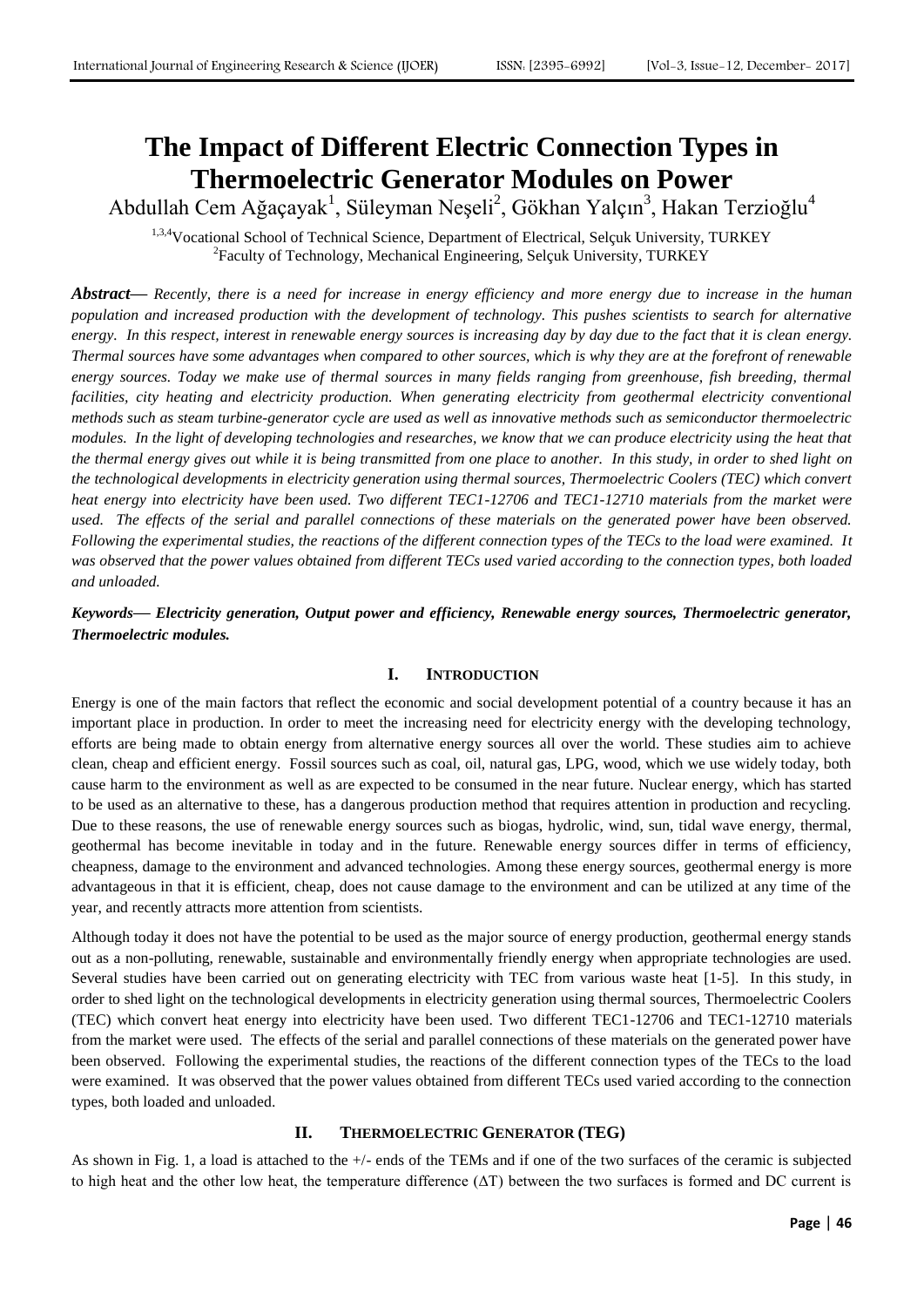generated by the movement of electrons along P and N type semiconductors as a result of heat flow. In the P type semiconductor part, the holes move to the cold surface of the part, while in the N type semiconductor parts, the electron flow moves to the cold surface of the part. As shown in Fig. 1, the module generates DC current and thus a thermoelectric power generator (TEG) is obtained. There are technologically advanced and commercially viable TEGs or TECs. TECs have maximum COP (Coefficient of Performance) and cooling efficiency in small temperature differences (ΔT) between two surfaces while TEGs have the maximum efficiency in great temperature differences  $(\Delta T)$  [6-9]



**FIGURE 1. THERMOELECTRIC GENERATOR (TEG)**

#### **III. MATERIAL AND METHOD**

A closed hot-cold water circulation system was designed and the TEMs were operated as TEG in the laboratory environment in this study. Electricity has been produced by making various electrical connections among 8 TECs in each. Hot-cold water was passed through plates with dimensions of  $10x10x20$  mm in the experimental setup designed as a closed system. In order to increase heat conduction, 4 TECs were placed on the surface of the plates using thermal paste. Thus, cold and hot water is passed through the two plates that formed the blocks designed to have 4 TECs between the two plates. Thus, the impacts of the temperature difference (ΔT) between the surfaces of the TEMs and the types of electrical connections of the TEMs on the power produced in the TEMs have been determined [10-12][10-12]. In addition, two different thermoelectric modules which were coded TEC1-12706 and TEC1-12710, were used during the experiment and their effects on different TECs were examined.

## **3.1 Thermoelectric Generator (TEG) Module**

In the system, two different TECs with the sizes of 40  $*$  40  $*$  3.8 mm were used with the codes of TEC1-12706 ve TEC1-12710 in order to generate heat energy from temperature difference. The parameters of the TECs used are given in Table 1.

| TECI-12706 AND TECI-12710 CHARACTERISTICS |                   |      |  |      |                   |  |  |  |  |  |  |
|-------------------------------------------|-------------------|------|--|------|-------------------|--|--|--|--|--|--|
| <b>Performance characteristics</b>        | <b>TEC1-12706</b> |      |  |      | <b>TEC1-12710</b> |  |  |  |  |  |  |
| Hot Side Temperature $(^{\circ}C)$        | 25                | 50   |  | 25   | 50                |  |  |  |  |  |  |
| Qmax (Watt)                               | 50                | 57   |  | 85   | 96                |  |  |  |  |  |  |
| $\Delta$ Tmax (°C)                        | 66                | 75   |  | 66   | 75                |  |  |  |  |  |  |
| Imax (Ampere)                             | 6,4               | 6,4  |  | 10,5 | 10,5              |  |  |  |  |  |  |
| Vmax (Voltage)                            | 14,4              | 16,4 |  | 15,2 | 17,4              |  |  |  |  |  |  |
| Modul Resistance (Ohm)                    | 1,98              | 2,30 |  | 1,08 | 1,24              |  |  |  |  |  |  |

**TABLE 1 TEC1-12706 AND TEC1-12710 CHARACTERISTICS**

#### **3.2 Design of the plates on which TECs were placed and placement of TECs**

In the design of the plates, the article "The plate design for obtaining maximum energy with thermoelectric generator" was utilized [13]. TEC1-12710 and TEC1-12706 were placed on the plates shown in Fig. 2 using thermal paste. In addition, a thermocouple temperature sensor was installed between the TECs to measure surface temperatures.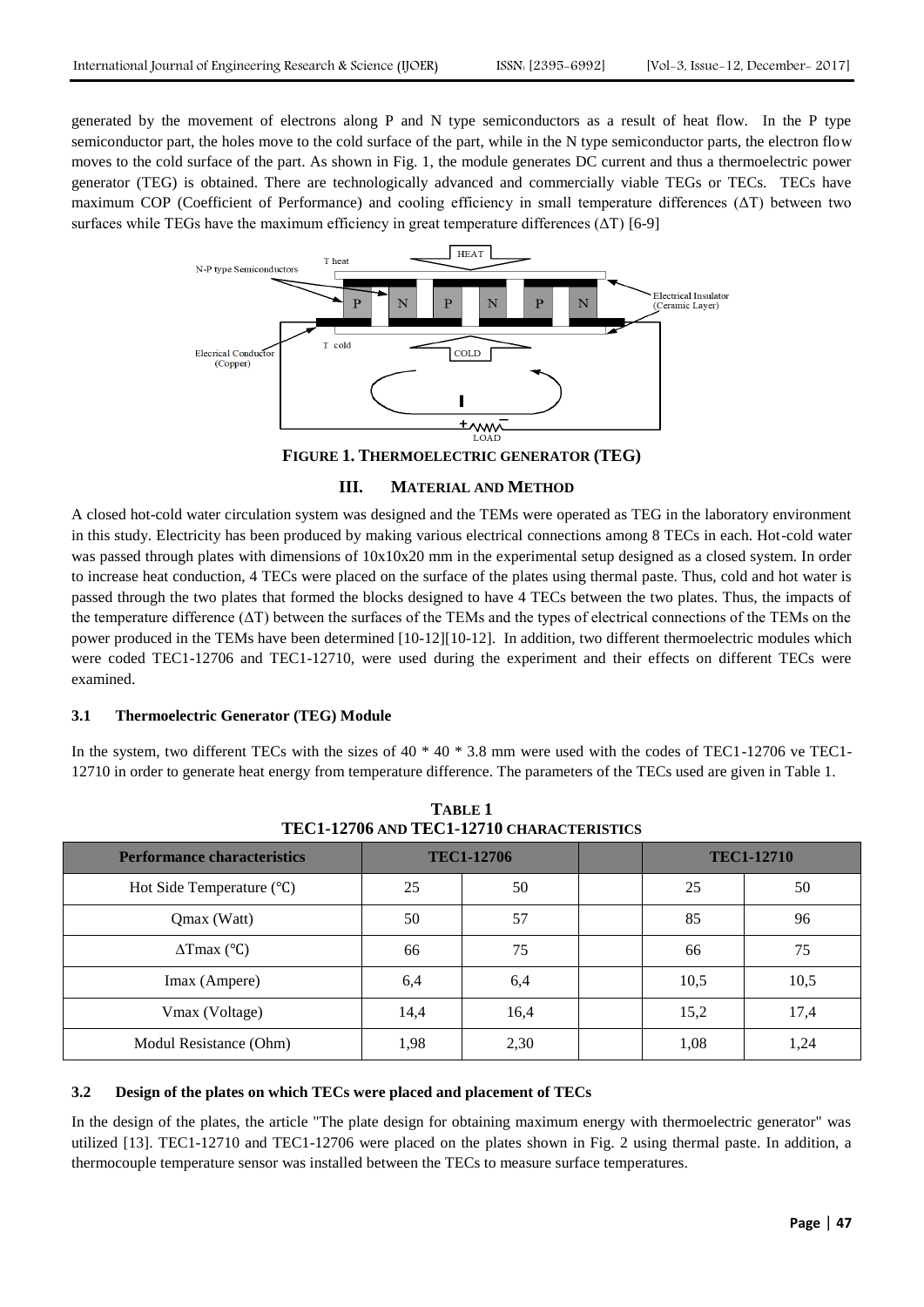

**FIGURE 2. IMAGE OF TEC MODULES PLACED ON THE PLATE**

#### **IV. EXPERIMENTAL SETUP**

The experimental setup used to pass the thermal water from the blocks is given in Fig. 3. In the design of this system, the article "Electrical Conduction with Thermoelectric Generator" from the previous work of the authors were utilized [14].

In the experimental setup shown in Fig. 3, two independent closed systems for hot and cold water circulation were designed. In the designed system, the temperature of hot / cold water entering and exiting the plates can be continuously measured with sensors.



**FIGURE 3. CONNECTION IMAGE OF THE DESIGNED SYSTEM**

In the designed system, two heat sources were utilized by connecting two heat exchangers in series for hot water. This allowed the hot water in the system to reach the desired value more quickly. Because of the fineness of the thermoelectric modules and because the plates from which hot and cold water were conveyed were impacted, the fan heat exchanger was used to cool the cold water and the air temperature was kept at a certain temperature [15].

The temperature values on the plates, voltage generated by thermoelectric modules and current values were measured using measuring tools. T he load is also connected to the output of the system in order to measure the loaded and unloaded voltages of the system.

## **V. CONDUCTION THE EXPERIMENTS**

Since the power produced by the thermoelectric modules (TEM) alone is often insufficient for the receivers, Thermoelectric generators (TEGs) were made in a variety of ways between the two blocks of the same block contents, as well as the connections between the same types of TECs, and their power and efficiency were noted. Thus, the most efficient connection method was tried to be determined. Fig. 4 to 11 show these connection methods and Tables 2 to 9 show the data from the connections.

In the type of connection shown in Fig. 4, although the voltage generated by TEC1-12706 at ∆T~ 54 ° C when it is unloaded is higher than that of TEC1-12710, the current and voltage needed by the load were not provided when the load is connected to the output. The TEC1-12710 provided very low power when loaded.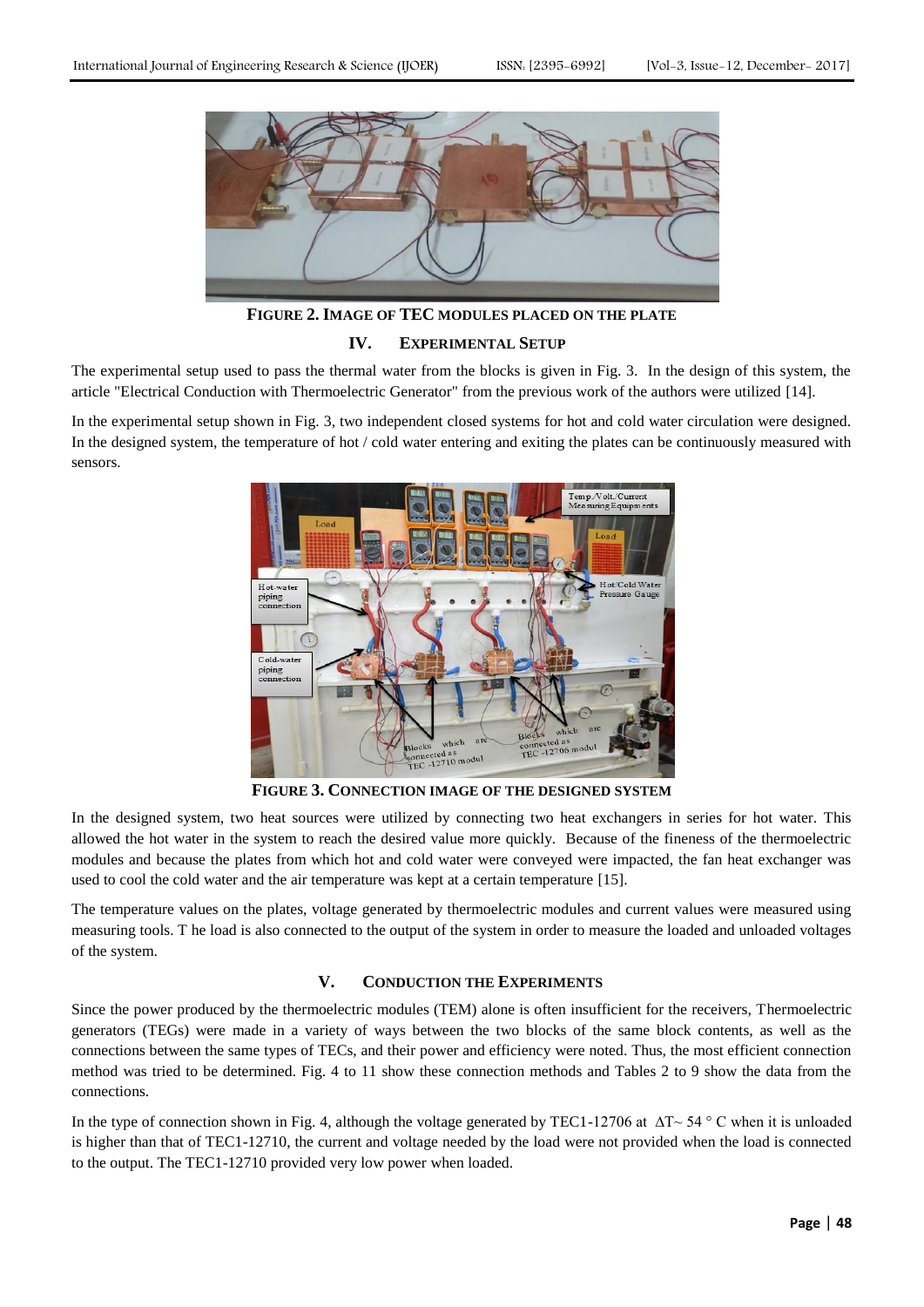**TEC1-12706**



**FIGURE 4. SERIAL CONNECTION IMAGE OF ALL TEC1-12706 AND TEC1-12710 THERMOELECTRIC MODULES**

**TABLE 2 THE DATA TABLE OF THE CONNECTION SCHEME IN FIG. 4**

| <b>TEC1-12706</b> |      |          |      |                      |                     |                     |             |
|-------------------|------|----------|------|----------------------|---------------------|---------------------|-------------|
| 1.BLOCK           |      | 2. BLOCK |      | <b>No-Load State</b> | <b>Loaded State</b> |                     |             |
| Heat              | Cold | Heat     | Cold | Voltage $(V)$        | Voltage (V)         | Current $(A)$       | Power (W)   |
| 70                | 19   | 73       | 19   | 15,56                |                     |                     |             |
| <b>TEC1-12710</b> |      |          |      |                      |                     |                     |             |
| 1.BLOCK           |      | 2. BLOCK |      | <b>No-Load State</b> |                     | <b>Loaded State</b> |             |
| Heat              | Cold | Heat     | Cold | Voltage (V)          | Voltage $(V)$       | Current $(A)$       | Power $(W)$ |
| 74                | 19   | 75       | 19   | 12.03                | 0.13                | 0.5                 | 0,065       |

In the type of connection shown in Fig. 5, although the voltage generated by TEC1-12706 at ∆T~ 53 ° C when it is unloaded is higher than that of TEC1-12710, TEC1-12710 thermoelectric module produced 14.8% more power when the load is connected to the outlet.



**FIGURE 5. PARALLEL CONNECTION IMAGE OF 4 SERIAL SERIES OF TWO GROUPS TEC1-12706 AND TEC1- 12710 THERMOELECTRIC MODULES**

| TABLE 3                                           |
|---------------------------------------------------|
| THE DATA TABLE OF THE CONNECTION SCHEME IN FIG. 5 |

| $\mathbf{1} \mathbf{1}$ |      |          |      |                      |                     |                     |             |
|-------------------------|------|----------|------|----------------------|---------------------|---------------------|-------------|
| 1.BLOCK                 |      | 2. BLOCK |      | <b>No-Load State</b> | <b>Loaded State</b> |                     |             |
| Heat                    | Cold | Heat     | Cold | Voltage $(V)$        | Voltage (V)         | Current $(A)$       | Power $(W)$ |
| 74                      | 21   | 74       | 22   | 8,2                  | 0,09                | 0.35                | 0,032       |
| <b>TEC1-12710</b>       |      |          |      |                      |                     |                     |             |
| 1.BLOCK                 |      | 2. BLOCK |      | <b>No-Load State</b> |                     | <b>Loaded State</b> |             |
| Heat                    | Cold | Heat     | Cold | Voltage $(V)$        | Voltage (V)         | Current $(A)$       | Power $(W)$ |
| 71                      | 19   | 72       | 21   | 5.56                 | 0,24                | 0.9                 | 0,216       |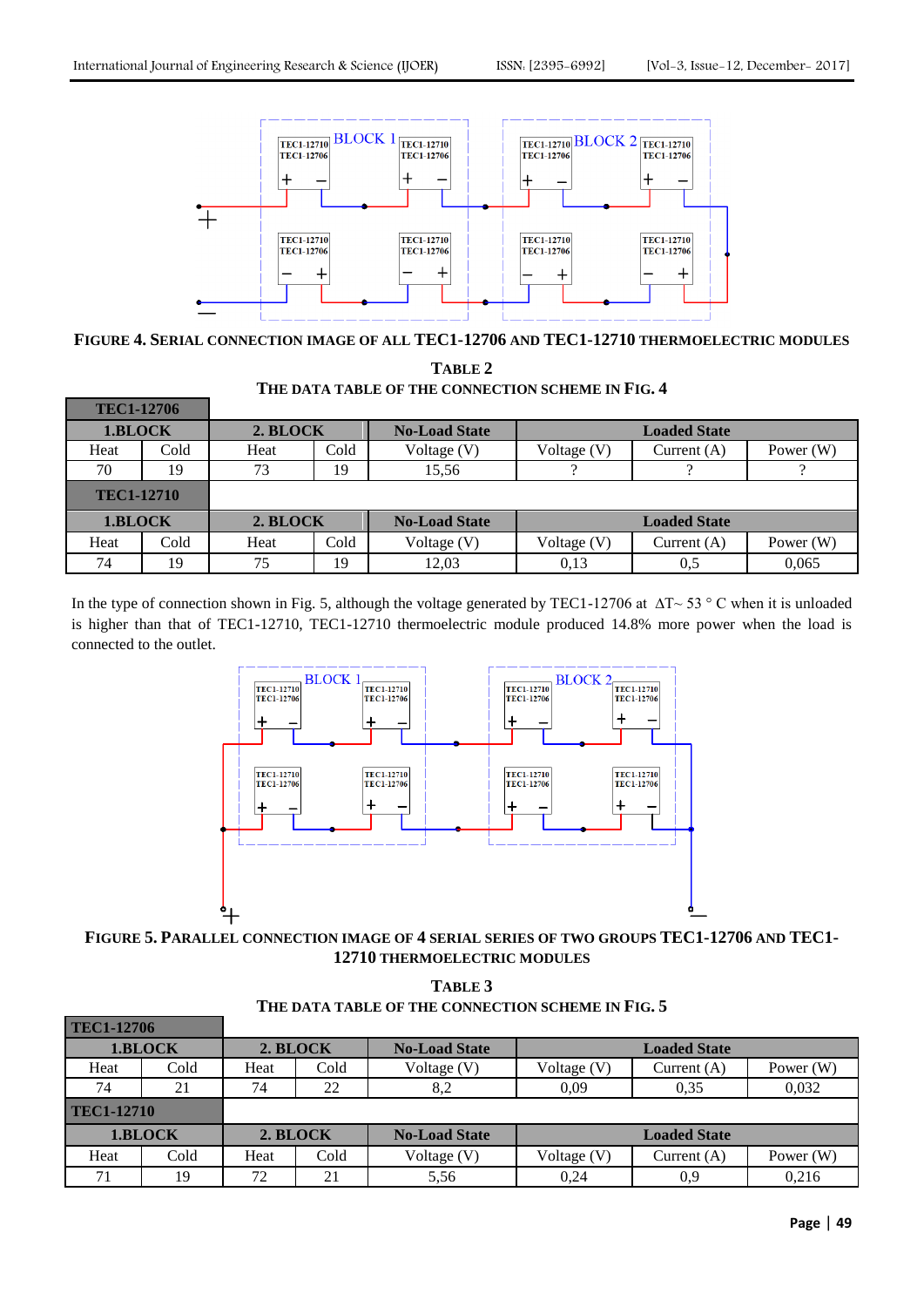**TEC1-12706**

In the connection type of Fig. 6, TEC1-12710 at  $\Delta T \sim 54^{\circ}$ C produced close values to the connection type in Fig. 5. However, in this type of connection, while the unloaded TEC1-12706 produced voltage at values close to the connection type in Fig. 5, when the load is connected to its ends, it produced 20% more power.



**FIGURE 6. SERIAL CONNECTION IMAGE OF 2 PARALLEL SERIES OF GROUPS TEC1-12706 AND TEC1-12710 THERMOELECTRIC MODULES**

| TABLE 4                                           |
|---------------------------------------------------|
| THE DATA TABLE OF THE CONNECTION SCHEME IN FIG. 6 |

| 1 EU 1 - 1 4 7 00 |      |          |      |                      |                     |                     |             |
|-------------------|------|----------|------|----------------------|---------------------|---------------------|-------------|
| 1.BLOCK           |      | 2. BLOCK |      | <b>No-Load State</b> | <b>Loaded State</b> |                     |             |
| Heat              | Cold | Heat     | Cold | Voltage (V)          | Voltage $(V)$       | Current $(A)$       | Power (W)   |
| 73                | 19   | 71       | 19   | 8.96                 | 0.22                | 0.72                | 0,158       |
| <b>TEC1-12710</b> |      |          |      |                      |                     |                     |             |
| 1.BLOCK           |      | 2. BLOCK |      | <b>No-Load State</b> |                     | <b>Loaded State</b> |             |
| Heat              | Cold | Heat     | Cold | Voltage $(V)$        | Voltage $(V)$       | Current $(A)$       | Power $(W)$ |
| 71                | 19   | 71       | 19   | 5,79                 | 0,27                | 0.97                | 0,262       |

In the type of connection in Fig. 7, both TEC types at  $\Delta T \sim 57$  ° C produced voltage, current and power at values close to the connection type in Fig. 6.



**FIGURE 7. TWO SERIAL CONNECTIONS OF TEC1-12706 AND TEC1-12710 THERMOELECTRIC MODULES IN BLOCK AND THE PARALLELISM BETWEEN THEM AND THE SERIAL CONNECTION IMAGE OF THE TWO BLOCKS**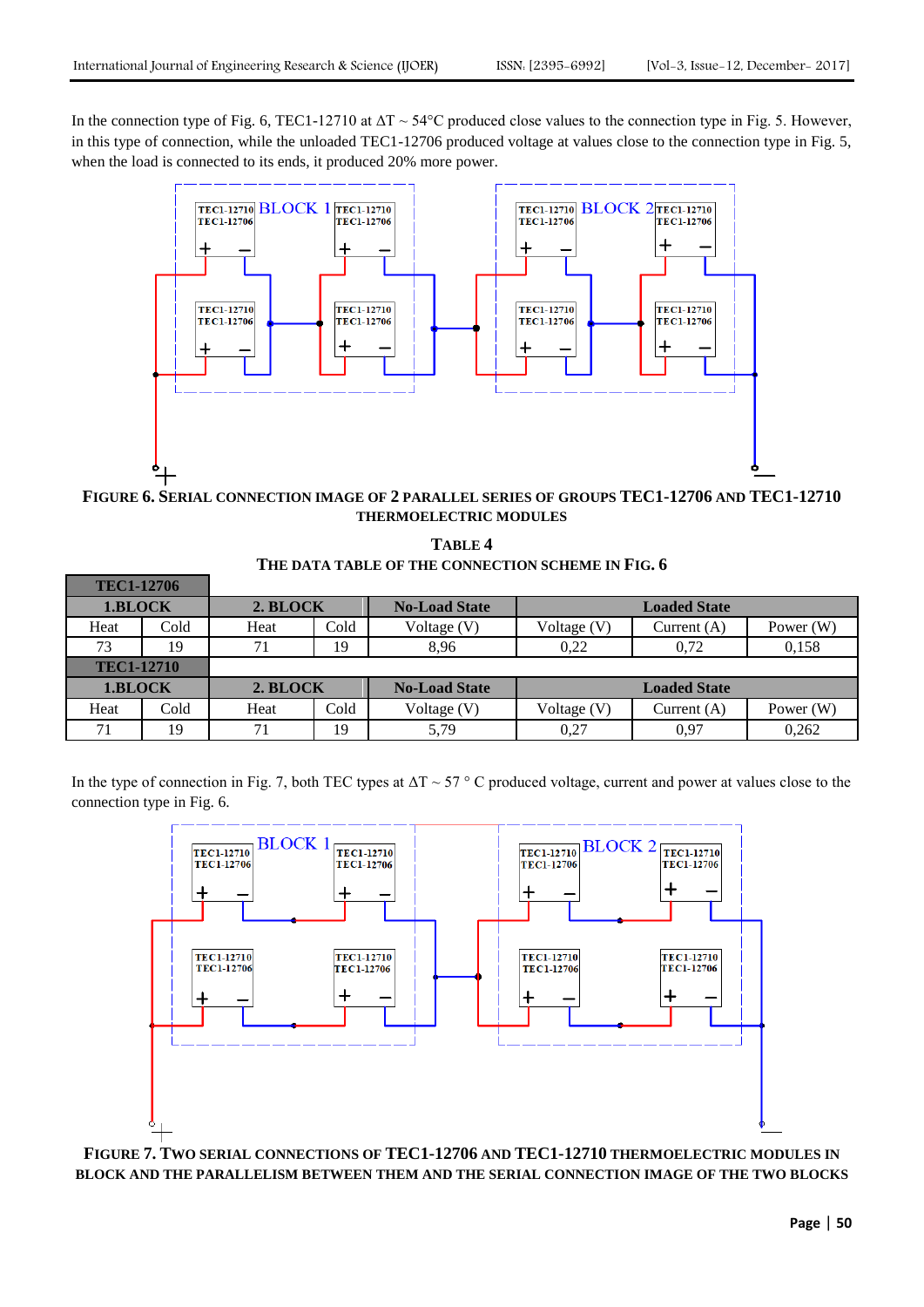| <b>TEC1-12706</b> |      |          |      |                      |                     |                     |           |
|-------------------|------|----------|------|----------------------|---------------------|---------------------|-----------|
| 1.BLOCK           |      | 2. BLOCK |      | <b>No-Load State</b> | <b>Loaded State</b> |                     |           |
| Heat              | Cold | Heat     | Cold | Voltage (V)          | Voltage (V)         | Current $(A)$       | Power (W) |
| 72                | 15   | 73       | 16   | 9.24                 | 0.2                 | 0.78                | 0,156     |
| <b>TEC1-12710</b> |      |          |      |                      |                     |                     |           |
| 1.BLOCK           |      | 2. BLOCK |      | <b>No-Load State</b> |                     | <b>Loaded State</b> |           |
| Heat              | Cold | Heat     | Cold | Voltage (V)          | Voltage (V)         | Current $(A)$       | Power (W) |
|                   | 18   | 73       | 16   | 6,4                  | 0.28                | 1,05                | 0.294     |

**TABLE 5 THE DATA TABLE OF THE CONNECTION SCHEME IN FIG. 7**

In the type of connection in Fig. 8, although the voltage produced by both unloaded TEC types at  $\Delta T \sim 52$  ° C is less than the types of connections we mentioned earlier when loads are connected to their ends, they produced more power. Also, in this connection, the power produced by TEC1-12710 is 40% greater than the power produced by TEC1-12706.



**FIGURE 8. THE IMAGES OF SERIAL CONNECTION TO EACH OTHER AND PARALLEL CONNECTION TO THE OTHER BLOCKS OF PARALLEL GROUPS OF TWO IN TEC1-12706 AND TEC1-12710 THERMOELECTRIC MODULES IN THE SAME BLOCKS**

**TABLE 6 THE DATA TABLE OF THE CONNECTION SCHEME IN FIG. 8**

| <b>TEC1-12706</b> |                   |          |      |                      |                     |                     |             |
|-------------------|-------------------|----------|------|----------------------|---------------------|---------------------|-------------|
| 1.BLOCK           |                   | 2. BLOCK |      | <b>No-Load State</b> | <b>Loaded State</b> |                     |             |
| Heat              | Cold              | Heat     | Cold | Voltage (V)          | Voltage (V)         | Current $(A)$       | Power $(W)$ |
|                   | 19                | 74       |      | 4.11                 | 0.29                | 1,08                | 0,313       |
|                   | <b>TEC1-12710</b> |          |      |                      |                     |                     |             |
| 1.BLOCK           |                   | 2. BLOCK |      | <b>No-Load State</b> |                     | <b>Loaded State</b> |             |
| Heat              | Cold              | Heat     | Cold | Voltage (V)          | Voltage $(V)$       | Current $(A)$       | Power (W)   |
| 70                | 19                |          | 21   | 2,67                 | 0.41                | 1,55                | 0,636       |

In the type of connection of Fig. 9, at  $\Delta T \sim 52 \degree$  C, when the TECs were both loaded and unloaded, they produced values very close to the connection type in Fig. 8.



**FIGURE 9. PARALLEL CONNECTION IMAGE OF 2 SERIAL SERIES OF TWO GROUPS TEC1-12706 AND TEC1- 12710 THERMOELECTRIC MODULES**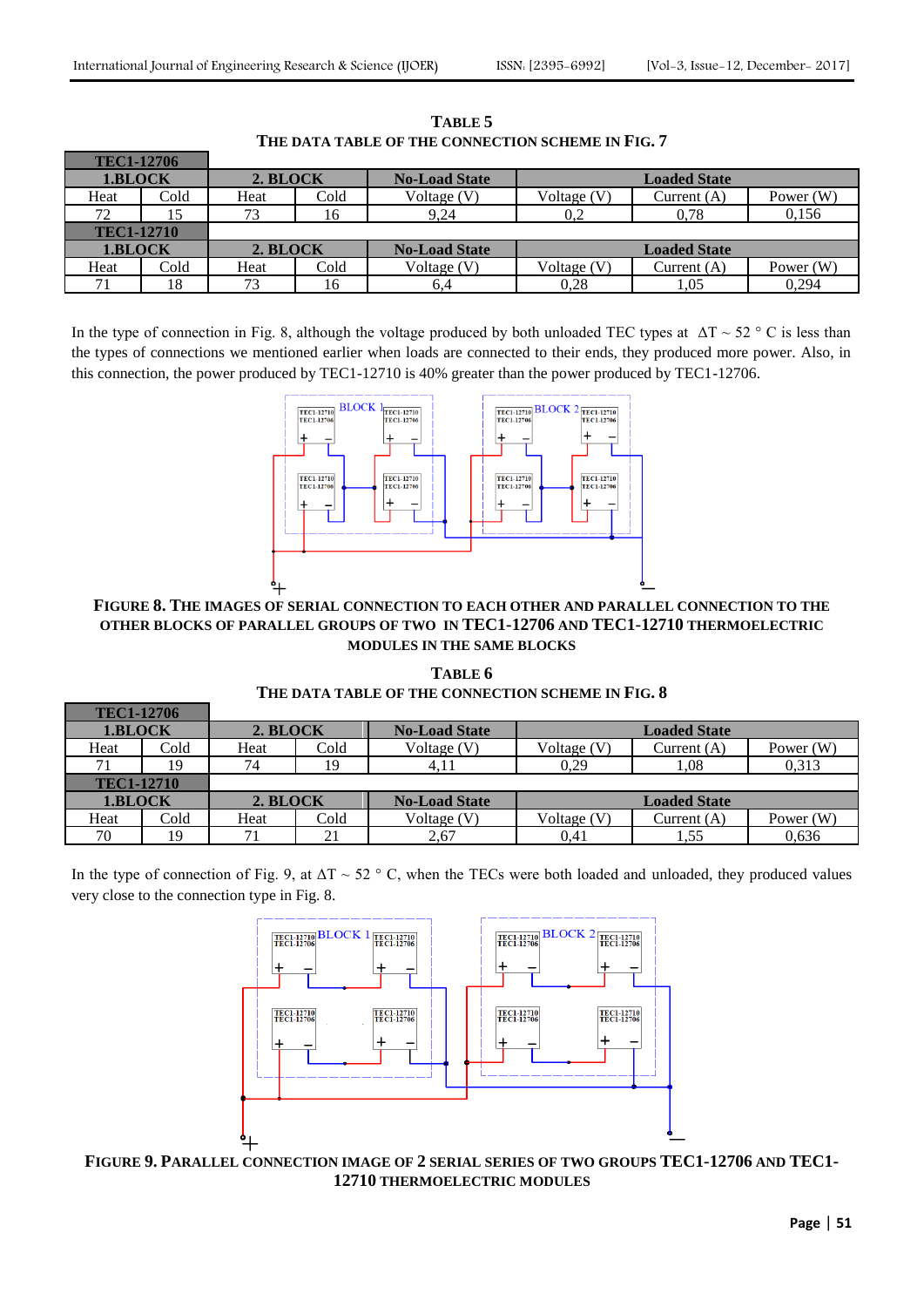|                   | TEC1-12706 |          |      |                      |                     |                     |             |
|-------------------|------------|----------|------|----------------------|---------------------|---------------------|-------------|
| 1.BLOCK           |            | 2. BLOCK |      | <b>No-Load State</b> | <b>Loaded State</b> |                     |             |
| Heat              | Cold       | Heat     | Cold | Voltage (V)          | Voltage (V)         | Current $(A)$       | Power $(W)$ |
| 75                |            | 75       | 18   | 4,41                 | 0.37                |                     | 0.518       |
| <b>TEC1-12710</b> |            |          |      |                      |                     |                     |             |
| 1.BLOCK           |            | 2. BLOCK |      | <b>No-Load State</b> |                     | <b>Loaded State</b> |             |
| Heat              | Cold       | Heat     | Cold | Voltage (V)          | Voltage (V)         | Current $(A)$       | Power $(W)$ |
| 71                |            | 73       |      | 3,01                 | 0.44                | 1,66                | 0,730       |

**TABLE 7 THE DATA TABLE OF THE CONNECTION SCHEME IN FIG. 9**

In the connection type of Fig. 10,at  $\Delta T \sim 52$  ° C, the voltage produced by both unloaded TEC types is closer to the types of connections we mentioned earlier, while they produced more power when loads are connected to their ends. In addition, the power generated by TEC1-12710 in this connection is 51.6% more than the power generated by TEC1-12706



**FIGURE 10. PARALLEL CONNECTION IMAGE OF ALL TEC1-12706 AND TEC1-12710 THERMOELECTRIC MODULES**

**TABLE 8 THE DATA TABLE OF THE CONNECTION SCHEME IN FIG. 10**

|                   | <b>TEC1-12706</b> |          |      |                      |                     |                     |             |
|-------------------|-------------------|----------|------|----------------------|---------------------|---------------------|-------------|
| 1.BLOCK           |                   | 2. BLOCK |      | <b>No-Load State</b> | <b>Loaded State</b> |                     |             |
| Heat              | Cold              | Heat     | Cold | Voltage (V)          | Voltage (V)         | Current $(A)$       | Power $(W)$ |
| 71                |                   | 72       | 19   | 4.29                 | 0.36                | 1.34                | 0,482       |
| <b>TEC1-12710</b> |                   |          |      |                      |                     |                     |             |
| 1.BLOCK           |                   | 2. BLOCK |      | <b>No-Load State</b> |                     | <b>Loaded State</b> |             |
| Heat              | Cold              | Heat     | Cold | Voltage (V)          | Voltage $(V)$       | Current (A)         | Power $(W)$ |
| 78                |                   | 80       | 18   | 3,1                  | $\rm 0.51$          | 1.83                | 0,933       |

In the connection type in Fig. 11, at  $\Delta T \sim 55$  ° C, although both types of TEC produced voltage at the lowest value from the voltages that the connection types that we had tested up till then had produced, they produced the most power when the load was connected to their ends. In addition, the power produced by TEC1-12710 in this connection is 63% more than the power produced by TEC1-12706.



**FIGURE 11. PARALLEL CONNECTION IMAGE OF TEC1-12706 AND TEC1-12710 THERMOELECTRIC MODULES IN THE SAME BLOCK AND THE SERIAL CONNECTION IMAGE OF THE THERMOELECTRIC MODULE GROUPS IN THE TWO BLOCKS**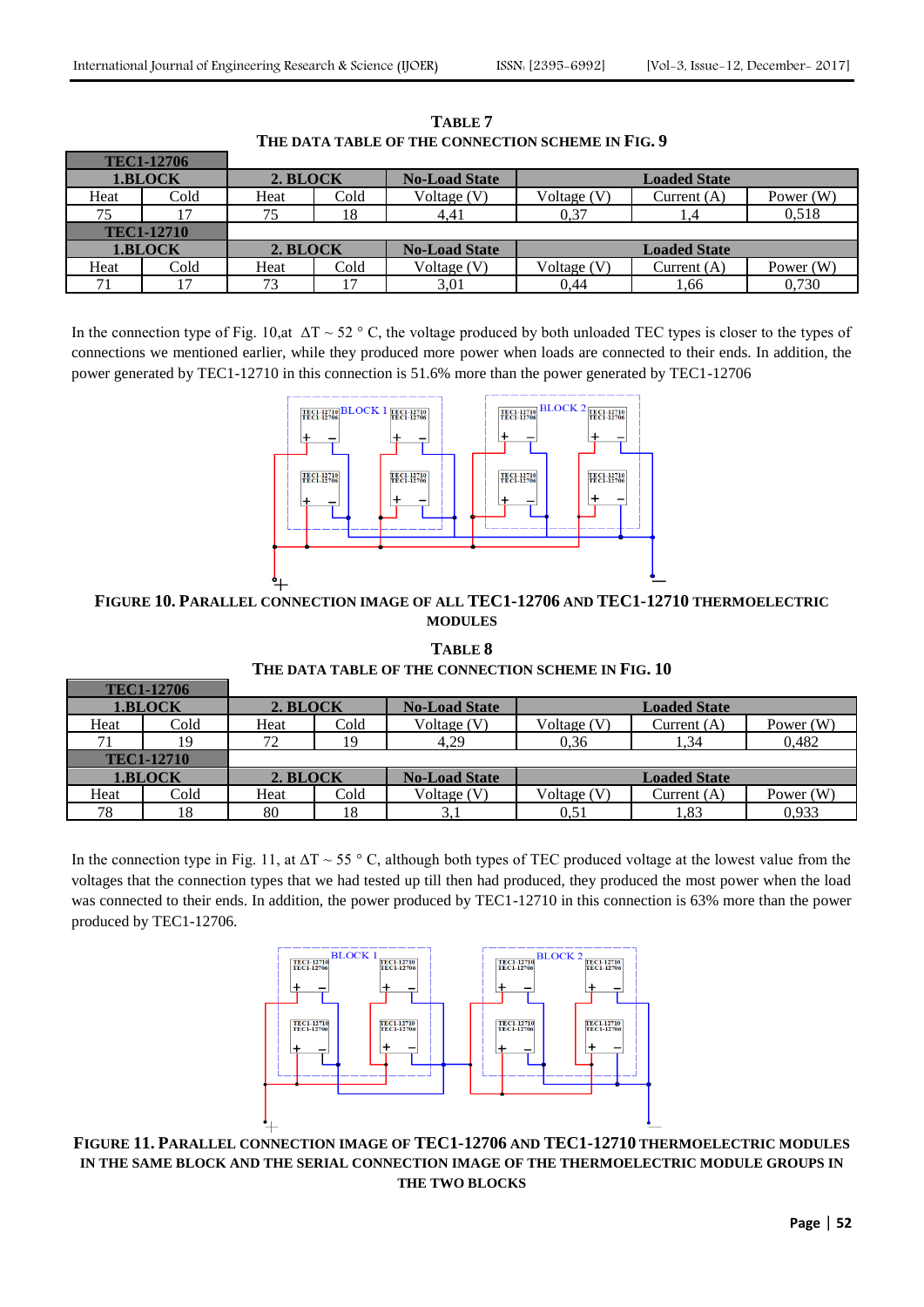|         | <b>TEC1-12706</b> |          |      |                      |                              |                     |             |
|---------|-------------------|----------|------|----------------------|------------------------------|---------------------|-------------|
| 1.BLOCK |                   | 2. BLOCK |      | <b>No-Load State</b> | <b>Loaded State</b>          |                     |             |
| Heat    | Cold              | Heat     | Cold | Voltage $(V)$        | Voltage (V)<br>Current $(A)$ |                     | Power $(W)$ |
| 73      | 18                | 74       | 19   | 2.1                  | 0.48                         |                     | 0,864       |
|         | <b>TEC1-12710</b> |          |      |                      |                              |                     |             |
| 1.BLOCK |                   | 2. BLOCK |      | <b>No-Load State</b> |                              | <b>Loaded State</b> |             |
| Heat    | Cold              | Heat     | Cold | Voltage (V)          | Voltage (V)                  | Current $(A)$       | Power $(W)$ |
| 73      | 18                | 74       | 19   | 1,52                 | 0.612                        | 2,24                | 1,371       |

**TABLE 9 THE DATA TABLE OF THE CONNECTION SCHEME IN FIG. 11**

In the experiments, in the same hot and cold water circulation, 4 TECs were connected to 2 separate blocks and the voltage, current and power values they produced were compared. The connection type in Fig. 11 gave us the best values both in terms of current and voltage. Table 9 shows the data from this connection type. In this preliminary study, in the connection type in Fig. 11, TEC1-12706 thermoelectric module produces 2.1 V DC voltage at a temperature rise of  $\Delta T = 55^{\circ}$ C when unloaded and when it was loaded with 0,25  $\Omega$  load obtained by parallel connecting 4 resistors of 1  $\Omega$ , we could obtain 1.8 A current and 0.864 W power with 0,48 V DC voltage. Under the same conditions, TEC1-12710 thermoelectric module produced 1.52 V DC voltage when it was not loaded at  $\Delta T = 55 \degree C$  temperature difference while it produced 2,24 A current and 1,371 W of power with a voltage of 0,612 V DC when loaded.

#### **VI. CONCLUSION**

In the experimental setup prepared in this study, experiments were carried out with electrical connection between two types of TECs. According to these experiments, the type of electrical connection in Fig. 11 has been the type of connection that gave the best value for both TEC1-12706 and TEC1-12710 in terms of current and voltage ratio. Later,  $(T_H)$  module hot surface,  $(T_C)$  module cold surface, voltage (V), current (A) and power (W) values obtained from geothermal energy and time were measured starting from the operation of the system until the hot water reached  $100 \cdot C$  at the third stage speed of the recirculation motor at 2.5 bar water pressure in this connection type closed system. When we look at the analysis graph of the voltage produced by TEC1-12706 and TEC12710 in Fig. 12, we can see that the values are very close to each other but TEC1-12706 produces more voltage at low temperature.





When we look at the graph of current analysis produced by TEC1-12706 and TEC12710 in Fig. 13, although TEC1-12706 provided current at lower temperature, at later temperatures, TEC1-12710 caught up and produced more current.



**FIGURE 13. TEC1-12710 AND TEC1-12706 CURRENT (A) GRAPHIC**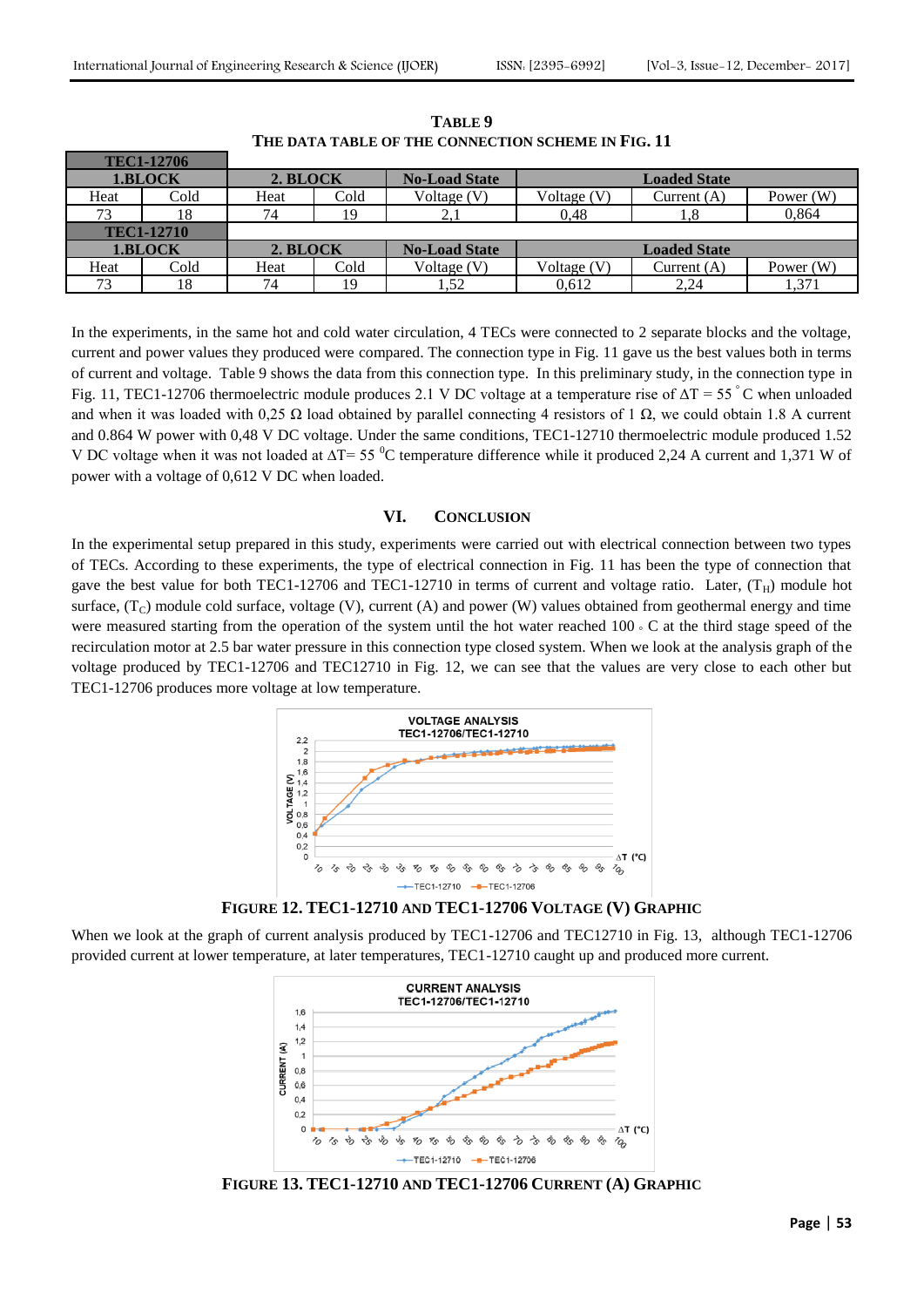When we look at the graph of power analysis produced by TEC1-12706 and TEC12710 in Fig. 14, since the voltages produced by both TECs are very close to each other, the decisive element seems to be the current and although TEC1-12706 provided power for the current at lower temperature, at later temperatures, TEC1-12710 caught up and produced more power also.



**FIGURE 14. TEC1-12710 AND TEC1-12706 POWER (W) GRAPHIC**

The graphs show that while TEC1-12706 thermoelectric modules provided system current and power at a temperature difference of about 27-28 °C, TEC1-12710 thermoelectric modules started to provide current and power at about 33-36 °C. However, when the surface temperature differences in both thermoelectric modules rose above 50  $^{0}$  C, TEC1-12710 thermoelectric module is more powerful than TEC1-12706 thermoelectric module due to the voltage-current it generates. At the end of the experiment, 71.2% difference between the power produced by the two modules emerged. In the direction of the experiment's purpose, it was determined that the TECs gave each other the highest current and voltage with the electrical connection shown in Fig. 11. Furthermore, comparisons between the two types of TEC have shown that TEC1-12706 was more efficient in places where the thermal temperature is below  $50^\circ$  C and TEC1-12710 was more efficient in places where the thermal temperature is above 50 $\degree$  C.

#### **ACKNOWLEDGEMENTS**

This study was carried out with the research project number 15401127 of Selcuk University Scientific Researches Coordination Office.

#### **REFERENCES**

- [1] S. A. Atouei, A. A. Ranjbar, and A. Rezania, "Experimental investigation of two-stage thermoelectric generator system integrated with phase change materials," Applied Energy, 2017. 208: p. 332-343.
- [2] D. Champier, "Thermoelectric generators: A review of applications," Energy Conversion and Management, 2017. 140: p. 167-181.
- [3] H. A. Gabbar, et al., "Evaluation and optimization of thermoelectric generator network for waste heat utilization in nuclear power plants and non-nuclear energy applications," Annals of Nuclear Energy, 2017. 101: p. 454-464.
- [4] F. Meng, et al., "Thermoelectric generator for industrial gas phase waste heat recovery," Energy, 2017. 135: p. 83-90.
- [5] A. C. Ağaçayak, "Investigation of Factors Affecting the Electric Energy Production of Thermoelectric Generators by Using Geothermal Energy," in Electrical Education. 2017, Afyon Kocatepe University: Graduate School of Natural and Applied Sciences. p. 125.
- [6] F. Suarez, et al., "Flexible thermoelectric generator using bulk legs and liquid metal interconnects for wearable electronics," Applied Energy, 2017. 202: p. 736-745.
- [7] T. Wang, et al., "Performance Improvement of High-temperature Silicone Oil Based Thermoelectric Generator," Energy Procedia, 2017. 105: p. 1211-1218.
- [8] E. Kanimba, et al., "A comprehensive model of a lead telluride thermoelectric generator," Energy, 2018. 142: p. 813-821.
- [9] A. A. Angeline, et al., "Power generation enhancement with hybrid thermoelectric generator using biomass waste heat energy," Experimental Thermal and Fluid Science, 2017. 85: p. 1-12.
- [10] R. Ahıska, H. Mamur, and M. Uliş, " Modeling and experimental study of thermoelectric module as generator," J. Fac. Eng. Arch. Gazi Univ. Cilt 26, No 4, 889-896, 2011 Vol 26, No 4, 889-896, 2011.
- [11] T.Y. Kim, A. Negash, and G. Cho, "Direct contact thermoelectric generator (DCTEG): A concept for removing the contact resistance between thermoelectric modules and heat source," Energy Conversion and Management, 2017. 142: p. 20-27.
- [12] A. Montecucco, J. Siviter, and A. Knox, "Combined heat and power system for stoves with thermoelectric generators," Applied Energy, 2015.